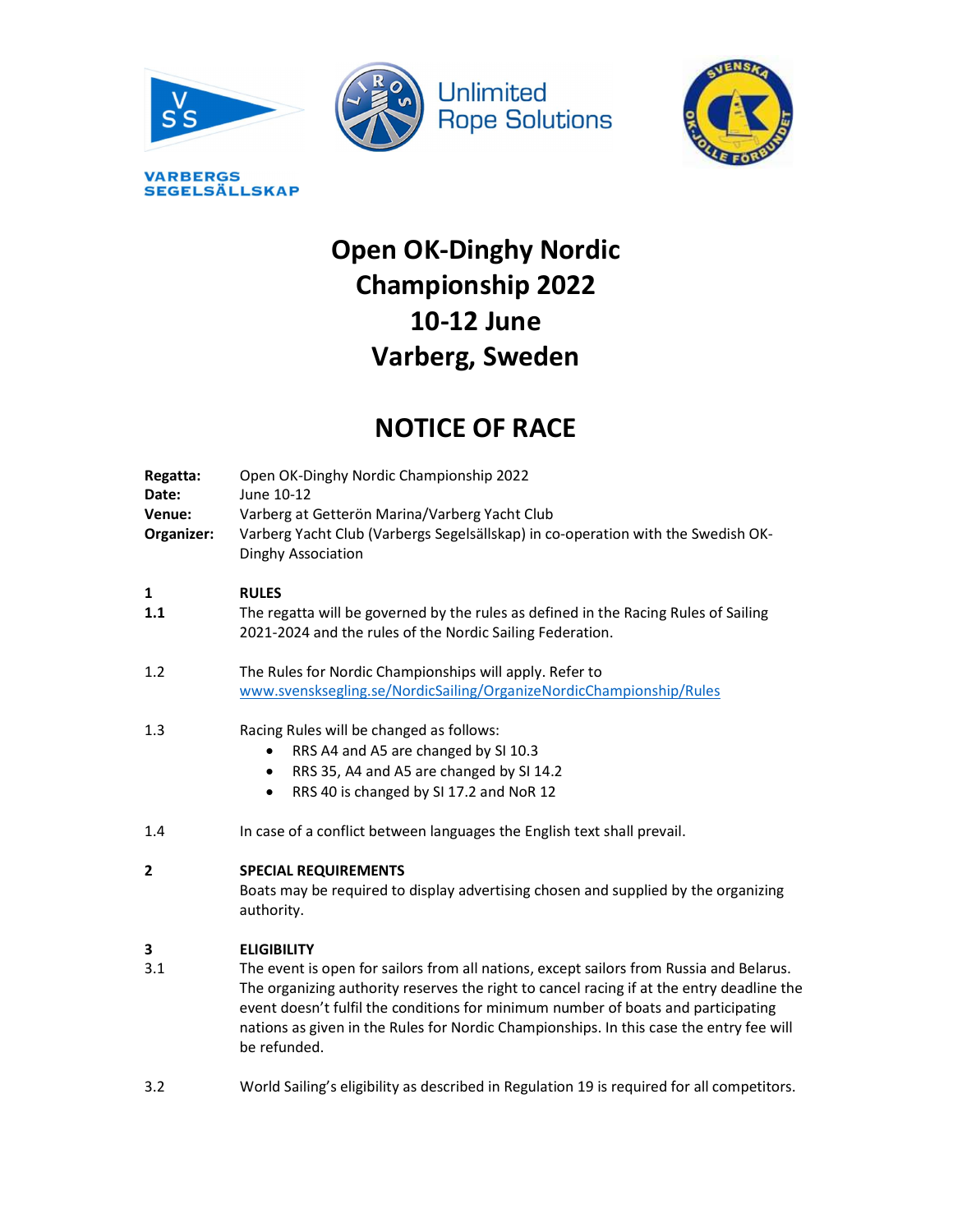# 4 ENTRY

- 4.1 Entry shall be made on https://www.sailarena.com/sv/se/club/vass/ok-dinghy-nordicchampionship-2022/
- 4.2 Entries shall be made not later than June 1, 2022.
- 4.3 The entry fee is SEK 1000 per boat and shall be paid to either of: Bankgiro: 5611-6924 SWISH: 123 029 49 75 or to BIC/SWIFT: SWEDSESS IBAN: SE6480000838810030116024

Write "OK NM" + your sailnumber in the message.

Included in the entry fee is:

- Daily after-sail with drinks and food at the club house.
- Regatta dinner Saturday evening. Food included drinks at fair club prices.
- Free harbour fee for support boats.

The entry fee is not refundable.

# 5 TIME SCHEDULE

| Friday   | Registration 16:00-20:00.                           |
|----------|-----------------------------------------------------|
| Saturday | Registration until 09:30                            |
|          | First warning signal at 10:55                       |
| Sunday   | First warning signal at 09:55                       |
|          | No warning signal will be made later than 14.55.    |
|          | Prize ceremony as soon as possible after the races. |

# 6 REGISTRATION AND MEASUREMENT

- 6.1 At registration each boat shall present:
	- A measurement certificate.

Proof of third-party liability insurance: see paragraph 18.

6.2 A boat or equipment may be inspected at any time for compliance with the class rules and the sailing instructions.

# 7 SAILING INSTRUCTIONS

The Sailing Instructions will be available at registration and at the event web page.

# 8 VENUE

The venue will be at Getterön Marina/Varberg Yacht Club at Getterön, Varberg. For further information about the venue and the racing area, see the event website on https://www.sailarena.com/sv/se/club/vass/ok-dinghy-nordic-championship-2022/

# 9 THE COURSE

The courses will be as follows: Course Target time W/L course 60 minutes

| <b>Time limit</b> | Time limit after 1st boat |
|-------------------|---------------------------|
| 100 minutes       | 15 minutes                |

# 10 PENALTY SYSTEM

- 10.1 Appendix P will apply.
- 10.2 Appendix T will be used.

# 11 SCORING

 Three (3) races are required to be completed to constitute a Nordic Championship series